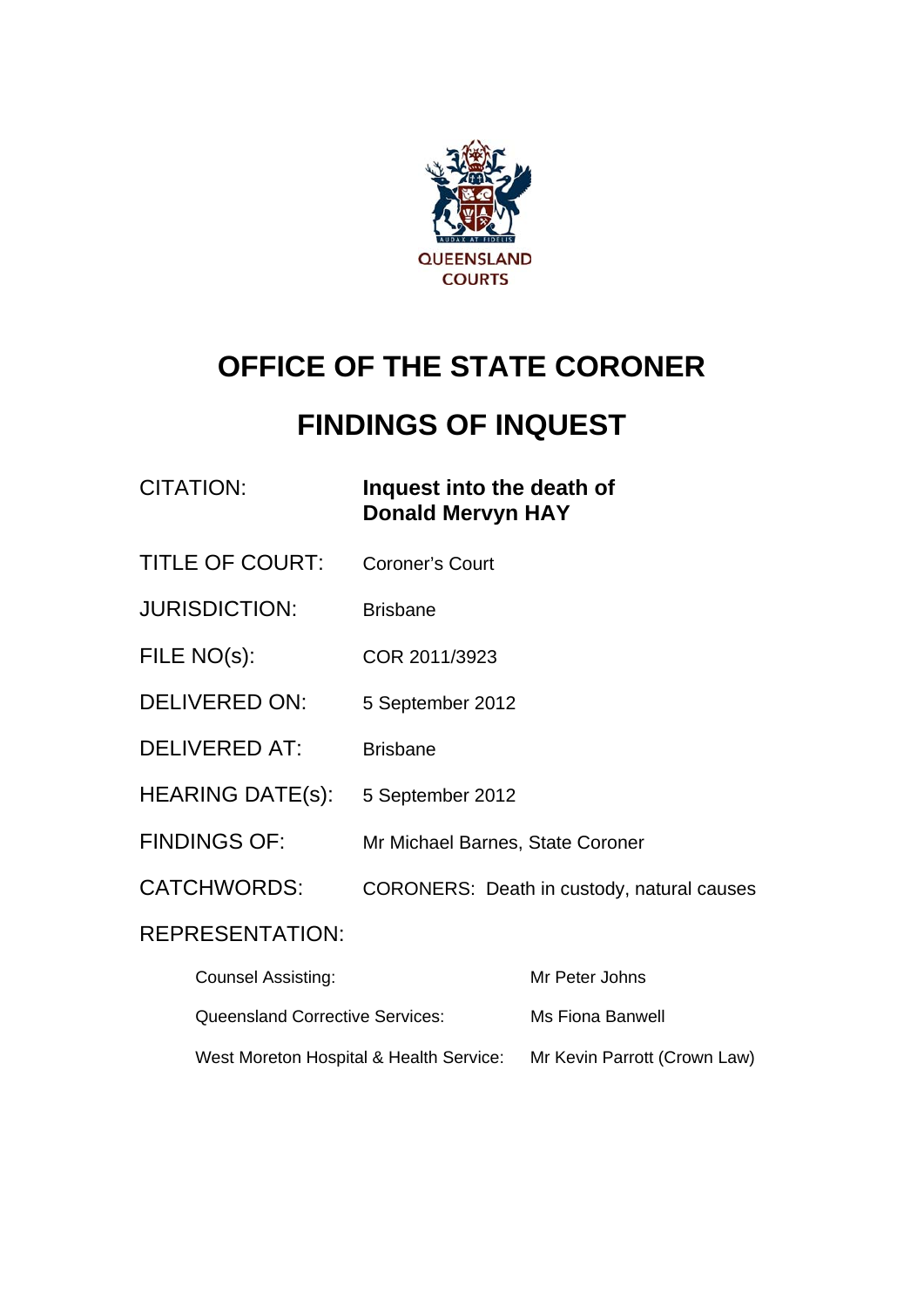# **Table of Contents**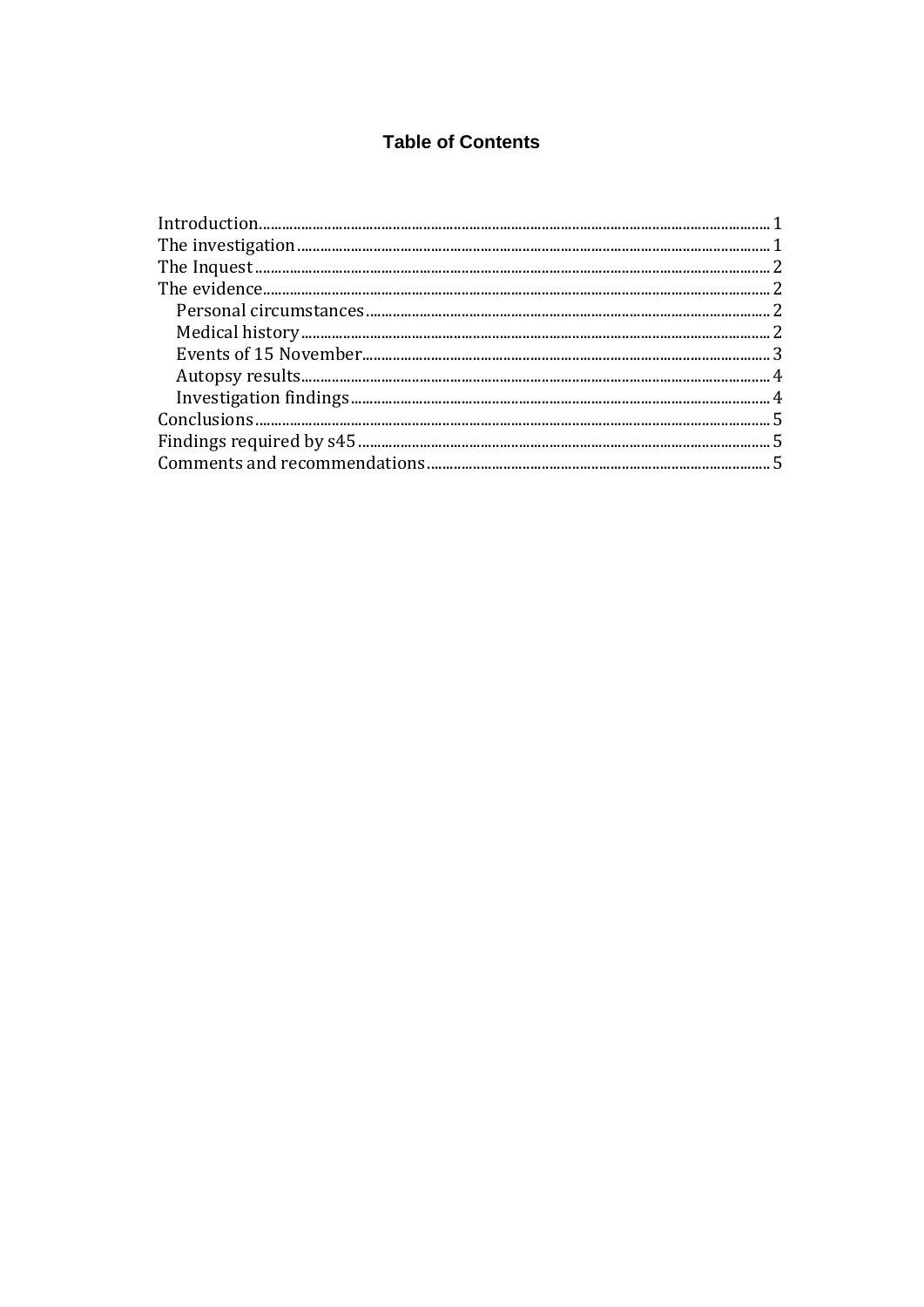The *Coroners Act 2003* provides in s47 that when an inquest is held into a death in custody, the coroner's written findings must be given to the family of the person who died, each of the persons or organisations granted leave to appear at the inquest and to various officials with responsibility for the justice system. These are my findings in relation to the death of Donald Mervyn Hay. They will be distributed in accordance with the requirements of the Act and posted on the web site of the Office of State Coroner.

# *Introduction*

Donald Hay had been in prison for more than three years and at Wolston Correctional Centre (WCC) for seven months when, on 15 November 2011, he became suddenly and seriously ill. He went into cardiac arrest while being treated by nursing staff and was taken by ambulance to Princess Alexandra Hospital (PAH). Extensive resuscitation attempts there were partially successful, however Mr Hay never regained consciousness and died the following day.

These findings:

- confirm the identity of the deceased person, the time, place and medical cause of his death and how he died;
- consider whether any third party contributed to his death;
- determine whether the authorities charged with providing for the prisoner's health care needs adequately discharged those responsibilities; and
- consider whether any changes to procedures or policies could reduce the likelihood of deaths occurring in similar circumstances or otherwise contribute to public health and safety or the administration of justice.

# *The investigation*

An investigation into the circumstances leading to the death of Mr Hay was conducted by Detective Senior Constable Rudi Knaggs from the QPS Corrective Services Investigation Unit (CSIU).

Once Mr Hay died in his hospital bed the room was appropriately secured. A QPS officer took a series of photographs of the room and the body in situ. DSC Knaggs and another CSIU officer attended the hospital and made their own observations of the scene before liaising with hospital staff in order to access relevant medical records. Two other officers attended the WCC, conducted a search of Mr Hay's cell and seized all documentation relating to him. They took statements from several corrective services officers (CSO's) and nursing staff. The CSIU officers conducted interviews with those inmates who had been domiciled in the same residence as Mr Hay.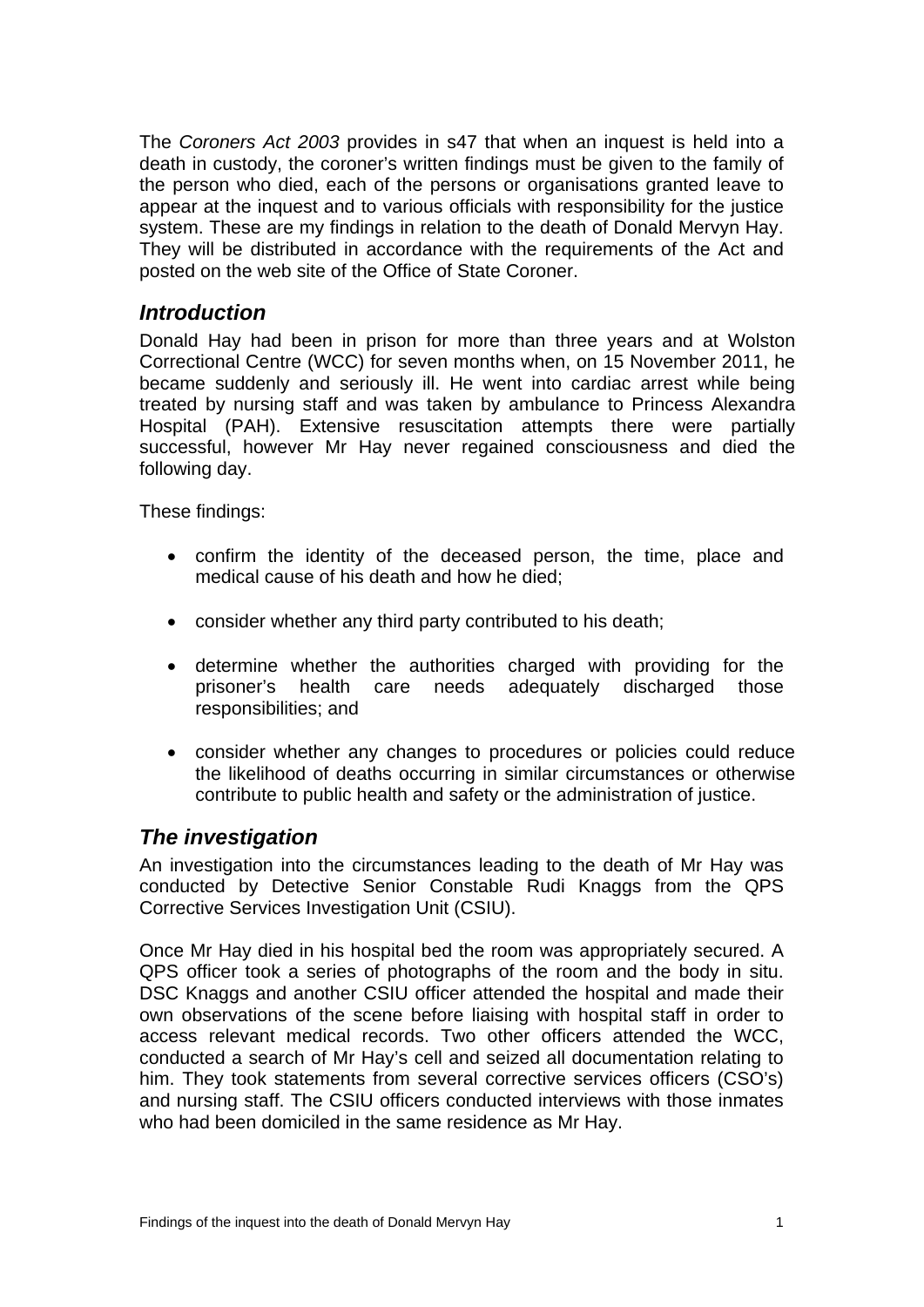A statement was obtained from the doctor at PAH who declared Mr Hay deceased and from the two paramedics who had transported him from the WCC to PAH.

I am satisfied that the investigation was thoroughly and professionally conducted and that all relevant material was accessed. I commend DSC Knaggs on his endeavours.

### <span id="page-3-0"></span>*The Inquest*

An inquest was held in Brisbane on 5 September 2012. All of the statements, records of interview, medical records, photographs and materials gathered during the investigation were tendered at the inquest.

The investigating officer gave evidence and Mr Johns proposed that no further oral evidence be heard subject to objection from any other party. Mr Johns had earlier written to Mr Hay's daughter, enclosing a copy of the police investigation report and explaining that he would make this submission. No objection was received to the proposed course from any party and I agreed that the evidence tendered was sufficient for me to make the requisite findings.

# <span id="page-3-1"></span>*The evidence*

#### <span id="page-3-2"></span>**Personal circumstances**

Donald Hay was born on 24 January 1944, making him 67 years of age at the time of his death.

On 22 July 2008 he was sentenced to eight years imprisonment having been found guilty in the Emerald District Court of 17 charges of indecent treatment of children and one of common assault. He was initially accommodated at Capricornia Correctional Centre but moved to the WCC on 11 April 2011.

#### <span id="page-3-3"></span>**Medical history**

Medical records from the WCC show Mr Hay had a lengthy history of heart disease with numerous admissions to hospital throughout his three years in prison. These records also note him having suffered a heart attack and being treated at Blackwater Base Hospital in 1994.

At the time of his death he was taking the following medication:

- Atenelol
- Micardis
- Aspirin
- Metformin
- **•** Simvastatin
- Glicazide
- Iron supplements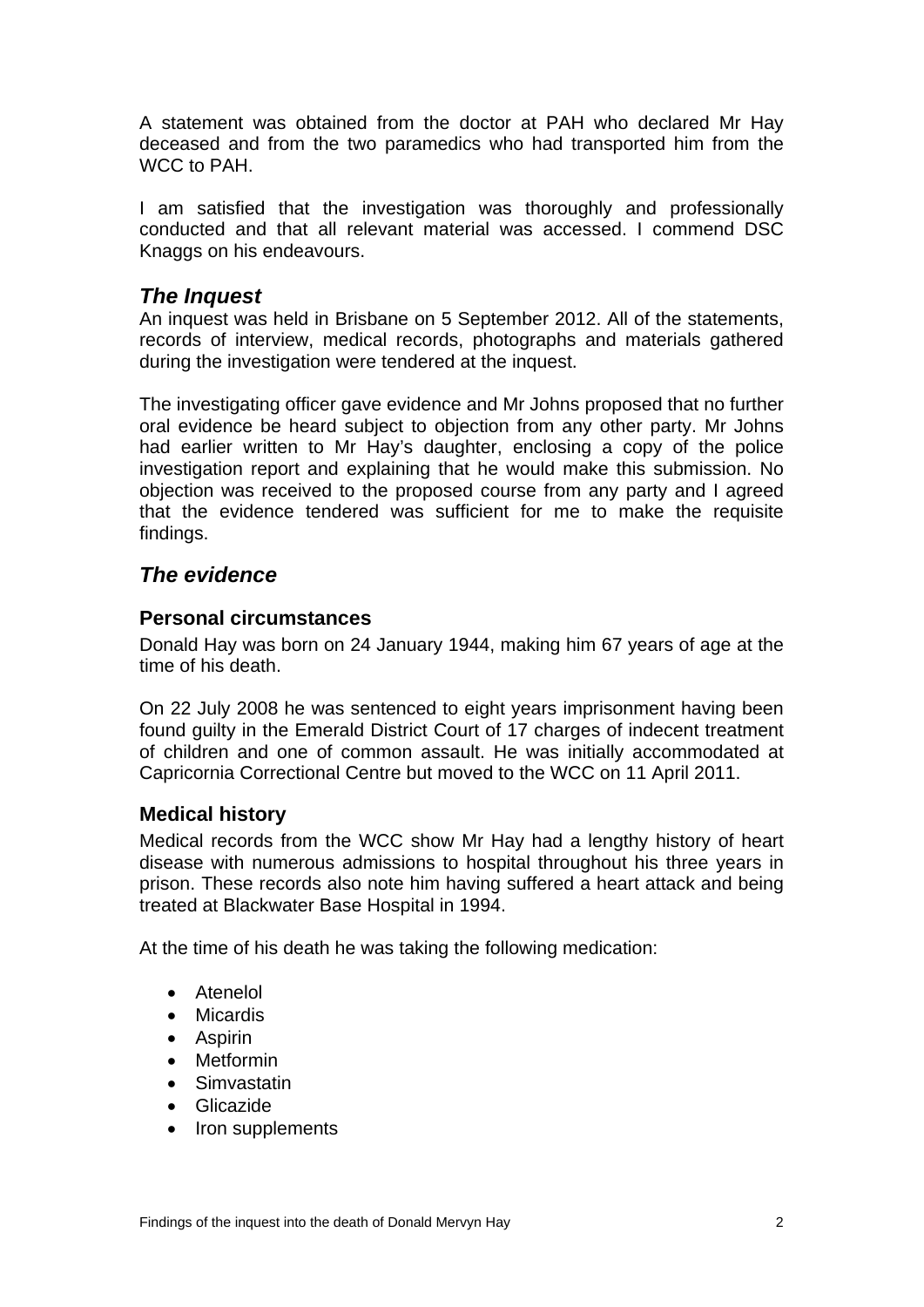In combination, these drugs had been prescribed to treat his chronic heart disease, high cholesterol levels and diabetes.

### <span id="page-4-0"></span>**Events of 15 November**

At about 12:40am on 15 November 2011, inmate Robert Long heard banging coming from the cell of Mr Hay. Inmates in residential care at the WCC are able to exit their cells (though not their particular unit) and so Mr Long investigated the noise. He found Mr Hay vomiting into a wastepaper basket and noticed him to be clammy and sweaty. He assisted Mr Hay to the toilet and then, at 12:50am, called for assistance. This resulted in a "Code Blue" being called and several CSO's and a nurse attending on Mr Hay.

The nurse, Simone Blakeman, assessed Mr Hay and noted him to be dehydrated. After a short period she ordered him to be transported to the WCC medical unit on a trolley. In the course of transporting him to the medical unit she noticed a gasping sound and then observed that Mr Hay had ceased breathing. A defibrillator was attached and CPR commenced.

Queensland Ambulance Service (QAS) records show that they were contacted at 1:22am and paramedics were with Mr Hay at 1:40am. Those records also reflect extensive ongoing resuscitation attempts including the administration of adrenaline on numerous occasions. The paramedics transported Mr Hay to the PAH arriving at 2:20 AM. The paramedics were still attempting to resuscitate Mr Hay when they arrived at the PAH and this process was taken over by emergency department staff. After more than two hours of attempts to resuscitate and stabilise him Mr Hay was transferred to the intensive care unit (ICU) at 4:56am.

Hospital records note that Mr Hay had been electrically cardioverted at least twelve times by the time he arrived in ICU. An echocardiogram showed very poor cardiac function.

A further infusion of adrenaline was required in the ICU in order to maintain Mr Hay's blood pressure. He suffered two further episodes of loss of pulse and required CPR and one further electrical defibrillation.

A review by a cardiologist established that the arrhythmias being experienced by Mr Hay were due to a ventricular scar from a previous myocardial infarct. That cardiologist did not believe that acute myocardial ischaemia was causing the arrhythmias and recommended medical management and supportive care. He did not believe that there was any intervention he could perform that would alter the prognosis for Mr Hay.

On 16 November 2011 Mr Hay had evidence of multi-organ failure with cardiac, neurological and renal dysfunction. His severe heart failure was not responding to therapy and an assessment was made that the treatment available would not save him. After consultation with family members who had congregated at the hospital, supportive therapy was ceased and Mr Hay died at 1:35pm that day. Dr Brigit Weld signed the death certificate and the CSIU was notified.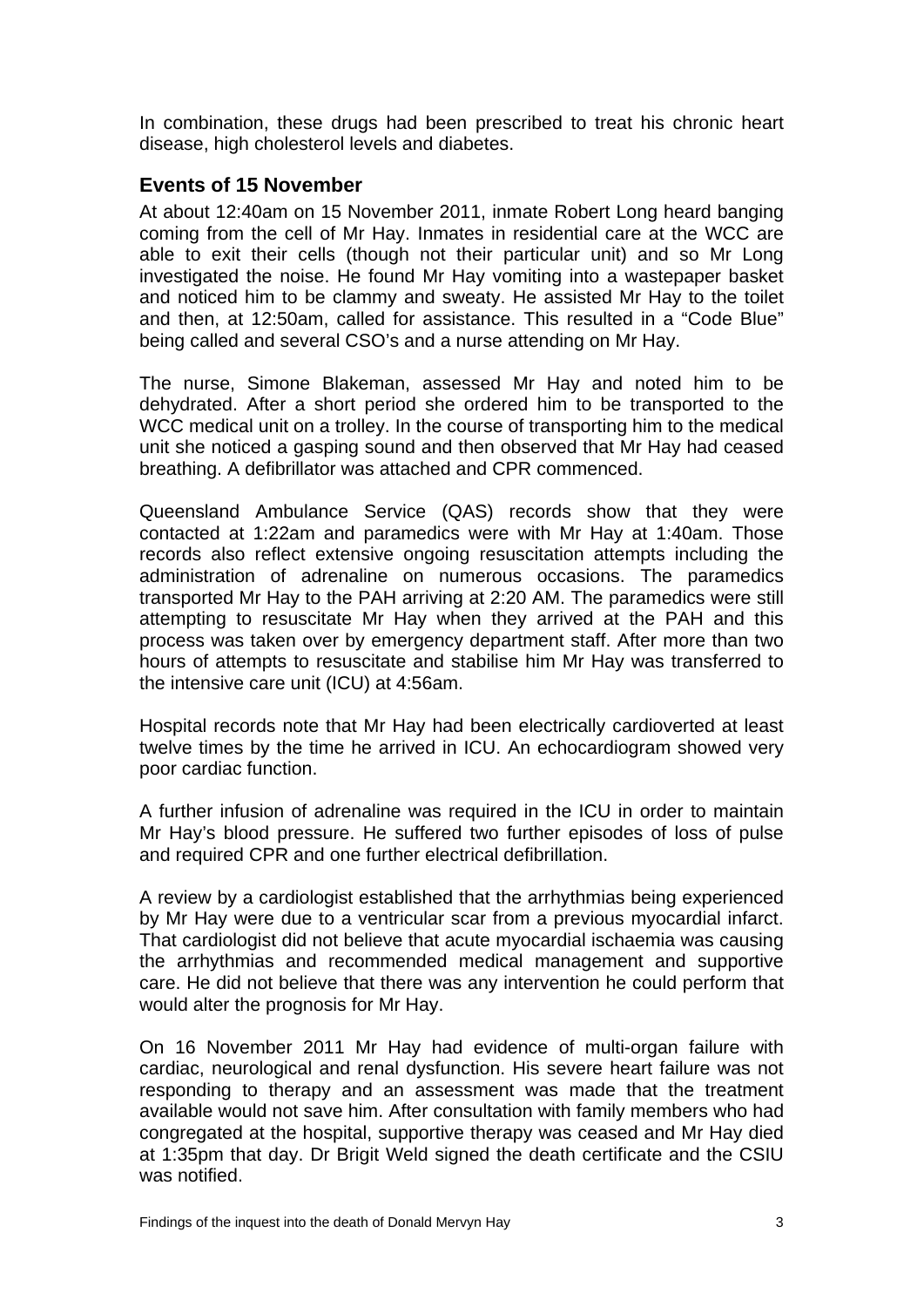#### <span id="page-5-0"></span>**Autopsy results**

An external autopsy examination was carried out on 7 December 2010 by an experienced forensic pathologist, Dr Philip Storey. He supplied a very detailed report of his findings which was tendered at the inquest.

Samples were taken for toxicological testing. Dr Storey had access to all medical records relating to Mr Hay. After considering these, the toxicological results and his own observations he issued a certificate listing the cause of death as:

- *1(a) Acute Myocardial Infarction;* due to or as a consequence of
- *1(b) Coronary Atherosclerosis*

Other significant conditions:

*2. Diabetes Mellitis; Hypertension* 

#### <span id="page-5-1"></span>**Investigation findings**

None of the other inmates at the WCC provided information to the investigating officer suggestive of foul play or of any deficiency or inappropriateness with regard to the treatment received by Mr Hay while in custody.

The examination of Mr Hay's room at PAH revealed no signs of violence.

The investigating officer, DSC Knaggs, told the inquest that the CSIU investigation into Mr Hay's death did not lead to any suspicion that the death of Mr Hay was anything but natural.

#### **Medical Review**

Mr Hay's medical records were sent by Counsel Assisting to the Clinical Forensic Medicine Unit where they were independently reviewed by Dr Robert Hoskins. He expressed the following view in relation to the treatment afforded to Mr Hay at the WCC:

"*There is nothing in the process that gives me any cause for major concern. Given the requirements to attempt to assess and stabilise, not to mention the security obstacles that have existed in the past, it is impressive that QAS had Mr Hay on board and en route to the PA less than an hour and a quarter after the CSO's were first called.* 

*If Mr Hay was sick enough to require stretchering to the medical centre then there may be an argument that he was sick enough to call an ambulance before he arrested on his way there at the time difference means that there would have been no practical change in the final outcome"* 

He went on to express the following opinion in relation to the treatment received by Mr Hay by QAS staff and at PAH: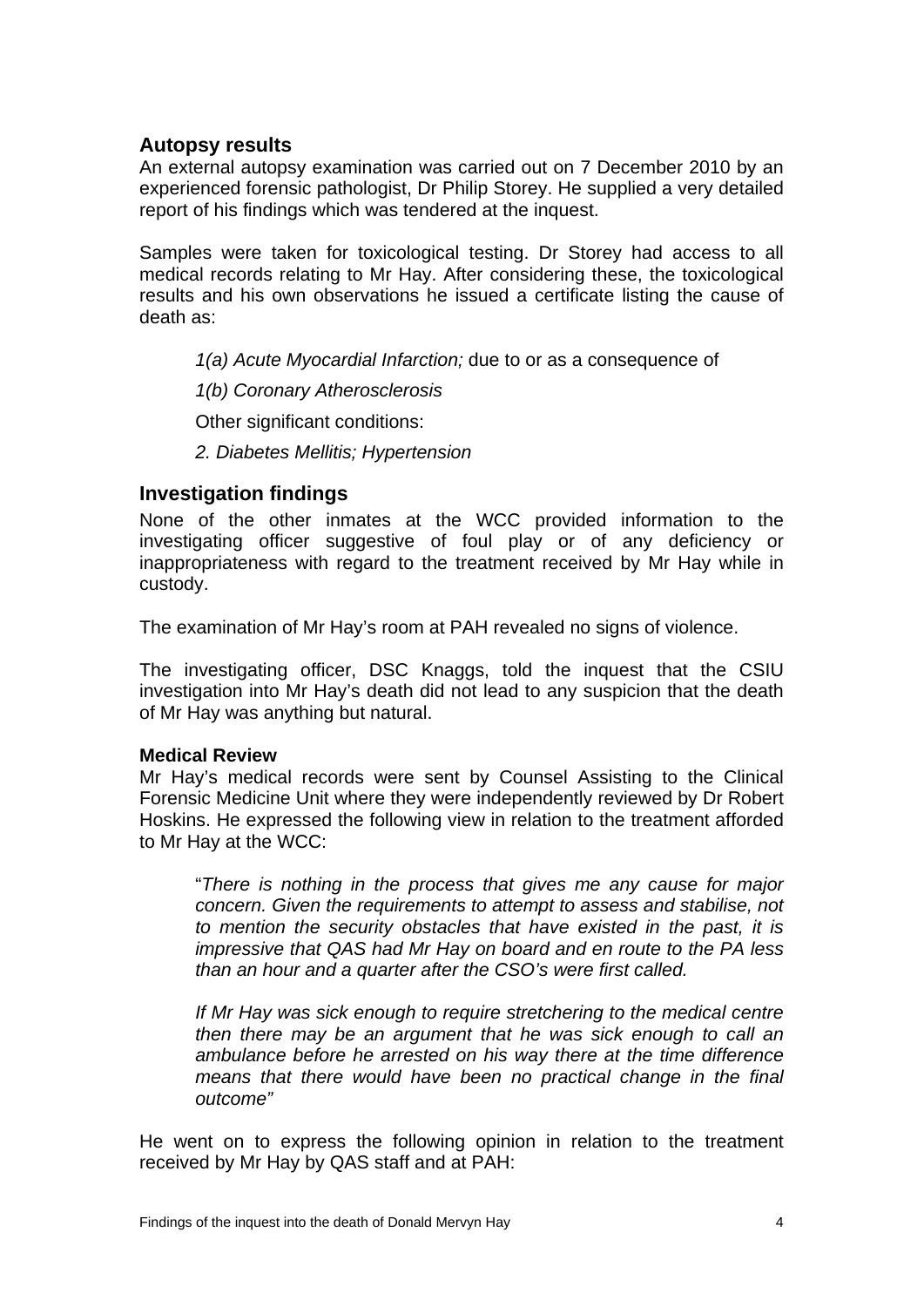"*QAS did not administer thrombolytic drugs but were correct in their decision as there were several reasons not to do so using the published criteria.* 

*From that point on, and having regard to the clinical picture throughout and the autopsy finding, there was nothing additional that could be done, nothing that ought not to have been done and nothing that could have been done differently that would have been likely to affect the outcome."* 

# <span id="page-6-0"></span>*Conclusions*

I conclude that Mr Hay died from natural causes. I find that none of the correctional officers or inmates at the WCC caused or contributed to his death.

I am satisfied that Mr Hay was given adequate medical treatment at the WCC in the 7 months of his stay there prior to the cardiac event on 15 November 2011. I also consider the emergency response by staff when he did collapse was appropriate.

Having considered the opinion of Dr Hoskins I am also satisfied that the care afforded to Mr Hay by staff at the Princess Alexandra Hospital in the short period prior to his death was adequate and appropriate.

# <span id="page-6-1"></span>*Findings required by s45*

I am required to find, as far as is possible, the medical cause of death, who the deceased person was and when, where and how he came by his death. As a result of considering all of the material contained in the exhibits, I am able to make the following findings in relation to the other aspects.

| Identity of the deceased - | The deceased person was Donald Mervyn Hay                                                                                                                                                       |
|----------------------------|-------------------------------------------------------------------------------------------------------------------------------------------------------------------------------------------------|
| How he died -              | Mr Hay died of natural causes while in<br>custody at the Princess Alexandra Hospital<br>having been transferred there when he<br>suffered a heart attack in the Wolston<br>Correctional Centre. |
| Place of death $-$         | He died at Buranda in Queensland.                                                                                                                                                               |
| Date of death $-$          | He died on 16 November 2011.                                                                                                                                                                    |
| Cause of death $-$         | Mr Hay died from an acute myocardial<br>infarction.                                                                                                                                             |

## <span id="page-6-2"></span>*Comments and recommendations*

Section 46, insofar as it is relevant to this matter, provides that a coroner may comment on anything connected with a death that relates to public health or